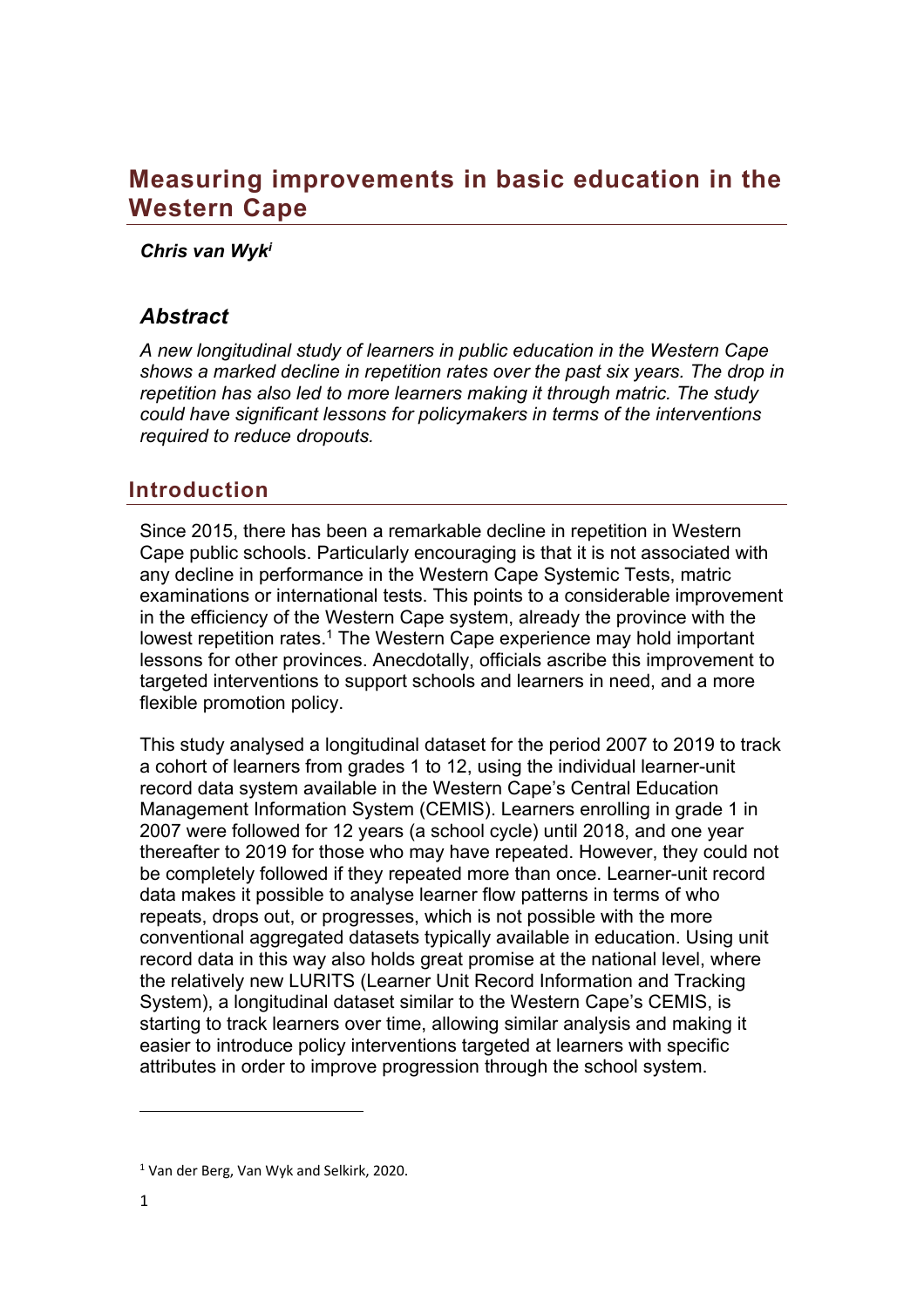# Creating a longitudinal data system

Unit-level learner records make it possible to answer key questions such as: "What is the profile of the learners who dropped out of the system, or who progressed without any repetition?" In CEMIS datasets, the learners' unique identifier number, remains with them throughout their school career. This makes it possible to follow each learner over time, not only within the same school but also across schools or districts within the province to determine progression without repetition, repetition, and dropping out. In this report, 'dropping out' refers to those who left the Western Cape public education system, but includes some learners who may have moved to private schools or to other provinces.

## Research methods

Repetition or retention is the practice of holding back children who have not mastered the curriculum and thus do not meet required academic standards.<sup>2</sup> The high rate of grade repetition has been labelled an "*almost unnoticed problem in the South African education system*".3

Most empirical evidence on repetition in South Africa comes from annual school surveys that collect aggregated data from schools. But such data often understate repetition and also don't allow an analysis of the progression of individual learners and how that varies by factors such as gender, home language, age, or race. This study used the Western Cape's anonymised learner-unit records or CEMIS data from 2007 to 2019, created as separate datasets, linked through a common unique field (CEMIS learner ID) to create a longitudinal dataset.

# **Cross-sectional analysis of CEMIS data (2007-2019)**

Even though the data presented in Figure 1 shows only a series of cross sections of enrolment by grade, it nevertheless provides a good indication of trends and patterns in the Western Cape education cycle that have been quite stable across time. In the first ten grades, the system is relatively successful in keeping learners in school. However, the steep decline after grade 10 is symptomatic of the whole South African school system, which retains most learners through primary school, but then sees high dropout rates in the secondary phase.

<sup>2</sup> Ndaruhutse, Brannelly, Latham & Penson, 2008.

<sup>3</sup> Van der Berg, Wills, Selkirk, Adams & Van Wyk, 2019.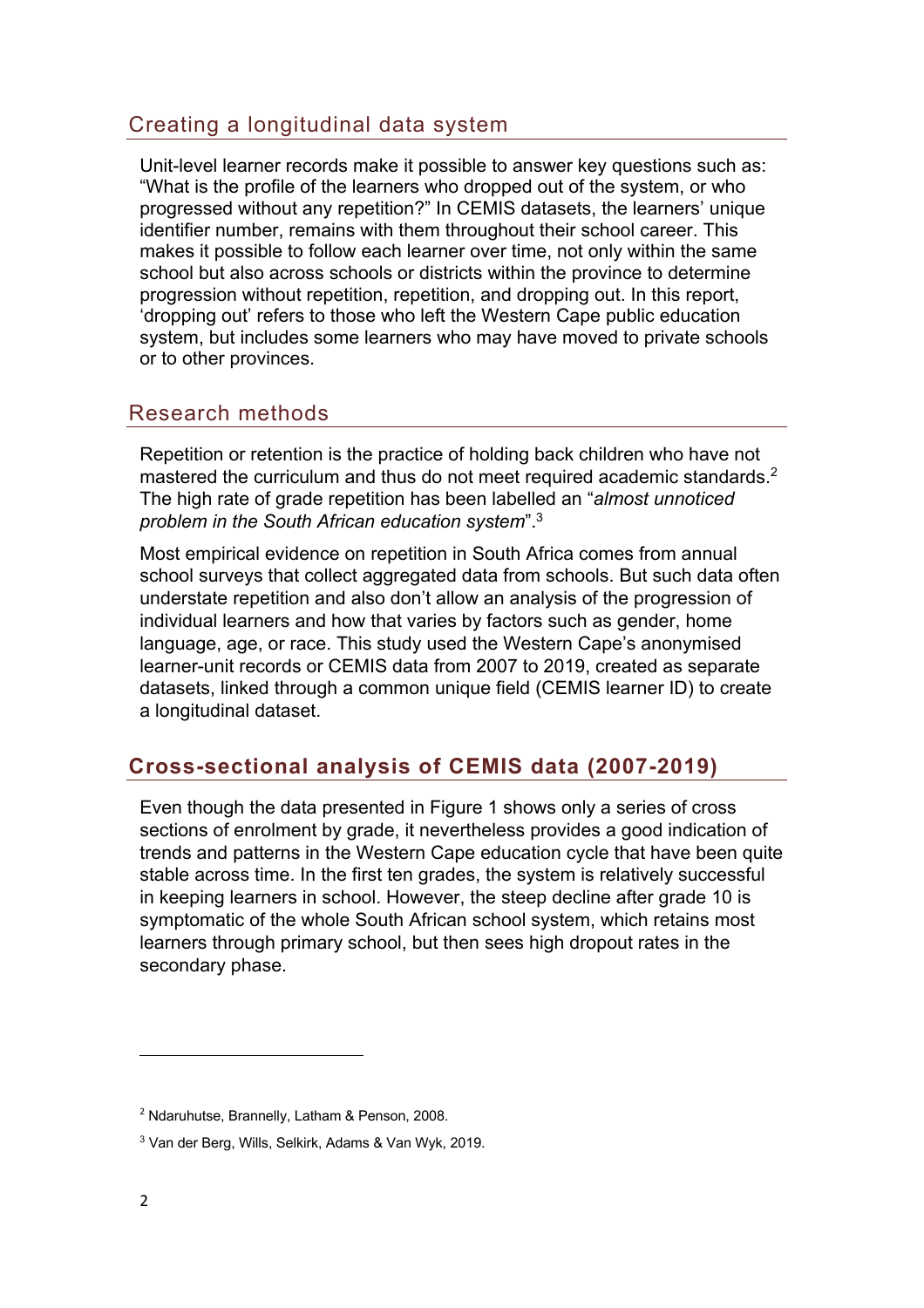

Figure 1: Enrolment in public schools in the Western Cape by grade and for selected years

The relatively high repetition rates in the Western Cape, specifically in grades 1, 4, 9, and 10, show up as enrolment bulges in these grades in **Figure 1**. But visual inspection of **Table 1** shows a striking reduction in repetition rates in recent years in grades 1 and 9 and to a lesser extent also in grades 10 and 11 after 2015. Interviews with officials indicate that the Western Cape used targeted interventions to address high failure rates, leading to significant decreases in repetition rates since 2015. For this reason, some of the further analysis will accentuate the differences in repetition and progression in the earliest years for which we have data compared to the most recent cohorts we can track for a sufficiently long period.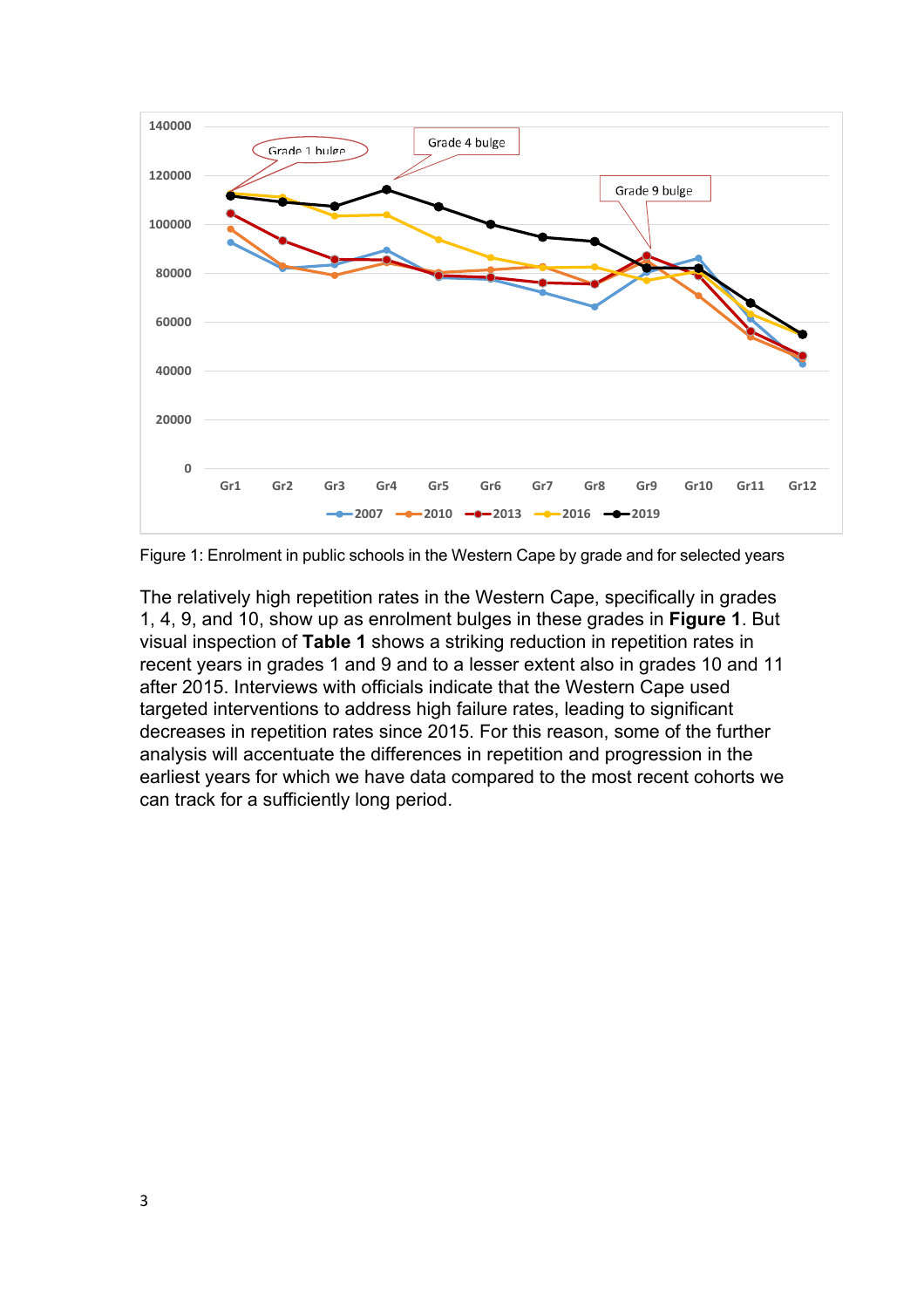| Grade           | Gr1 | Gr2 | Gr3 | Gr4 | Gr5 | Gr6 | Gr7 | Gr8 | Gr9 | <b>Gr10</b> | Gr11 |
|-----------------|-----|-----|-----|-----|-----|-----|-----|-----|-----|-------------|------|
| 2007            | 17% | 9%  | 6%  | 7%  | 5%  | 5%  | 4%  | 9%  | 20% | 25%         | 18%  |
| 2008            | 18% | 9%  | 6%  | 9%  | 5%  | 5%  | 4%  | 8%  | 21% | 22%         | 18%  |
| 2009            | 19% | 9%  | 6%  | 10% | 6%  | 5%  | 4%  | 8%  | 22% | 21%         | 16%  |
| 2010            | 19% | 9%  | 5%  | 10% | 6%  | 5%  | 4%  | 7%  | 20% | 19%         | 16%  |
| 2011            | 19% | 10% | 5%  | 10% | 6%  | 5%  | 4%  | 7%  | 21% | 20%         | 14%  |
| 2012            | 16% | 8%  | 5%  | 10% | 5%  | 4%  | 4%  | 7%  | 20% | 20%         | 12%  |
| 2013            | 15% | 9%  | 5%  | 11% | 7%  | 5%  | 3%  | 7%  | 17% | 15%         | 10%  |
| 2014            | 12% | 8%  | 5%  | 11% | 5%  | 4%  | 5%  | 11% | 18% | 16%         | 10%  |
| Avg (2007-2014) | 17% | 9%  | 5%  | 10% | 6%  | 5%  | 4%  | 8%  | 20% | 20%         | 14%  |
| 2015            | 10% | 8%  | 5%  | 10% | 5%  | 3%  | 4%  | 12% | 12% | 16%         | 12%  |
| 2016            | 9%  | 8%  | 5%  | 9%  | 4%  | 3%  | 4%  | 10% | 8%  | 15%         | 9%   |
| 2017            | 8%  | 7%  | 5%  | 8%  | 4%  | 2%  | 3%  | 9%  | 7%  | 15%         | 10%  |
| 2018            | 9%  | 7%  | 5%  | 8%  | 5%  | 3%  | 4%  | 10% | 9%  | 16%         | 11%  |
| Avg (2015-2018) | 9%  | 8%  | 5%  | 9%  | 4%  | 3%  | 4%  | 10% | 9%  | 15%         | 10%  |

*Table 1: Figure 2: Repetition rates in public schools in the Western Cape by grade and year, 2007-2018*

## **Longitudinal cohort analysis**

Promotion, repetition and dropout determine the *internal efficiency* of an education system. Longitudinal cohort analysis offers the best perspective on internal efficiency.

**Table 2** summarises how the 2007 grade-1 cohort progressed through the system. In 2007, 92 731 learners started in grade 1; some may have been repeaters<sup>4</sup>. In 2008, 71 069 of those same learners were in grade 2, in other words they had progressed successfully, while 16 214 repeated grade 1. This means 87 357 learners of the 2007 grade-1 cohort were still in the school system in 2008, implying that 5 374 grade-1 learners had dropped out of the Western Cape public school system between 2007 and 2008, a surprisingly large dropout that needs further investigation.<sup>5</sup>

<sup>&</sup>lt;sup>4</sup> As no individual level data was captured in CEMIS before 2007, we cannot tell repeaters from new entrants in 2007.

<sup>&</sup>lt;sup>5</sup> One explanation could be that some grade-1 learners exit the system quite soon, often because they are considered not school ready. When they return to grade 1 in the next year, it is possible they are given new CEMIS numbers, as school personnel may erroneously regard them as new entrants.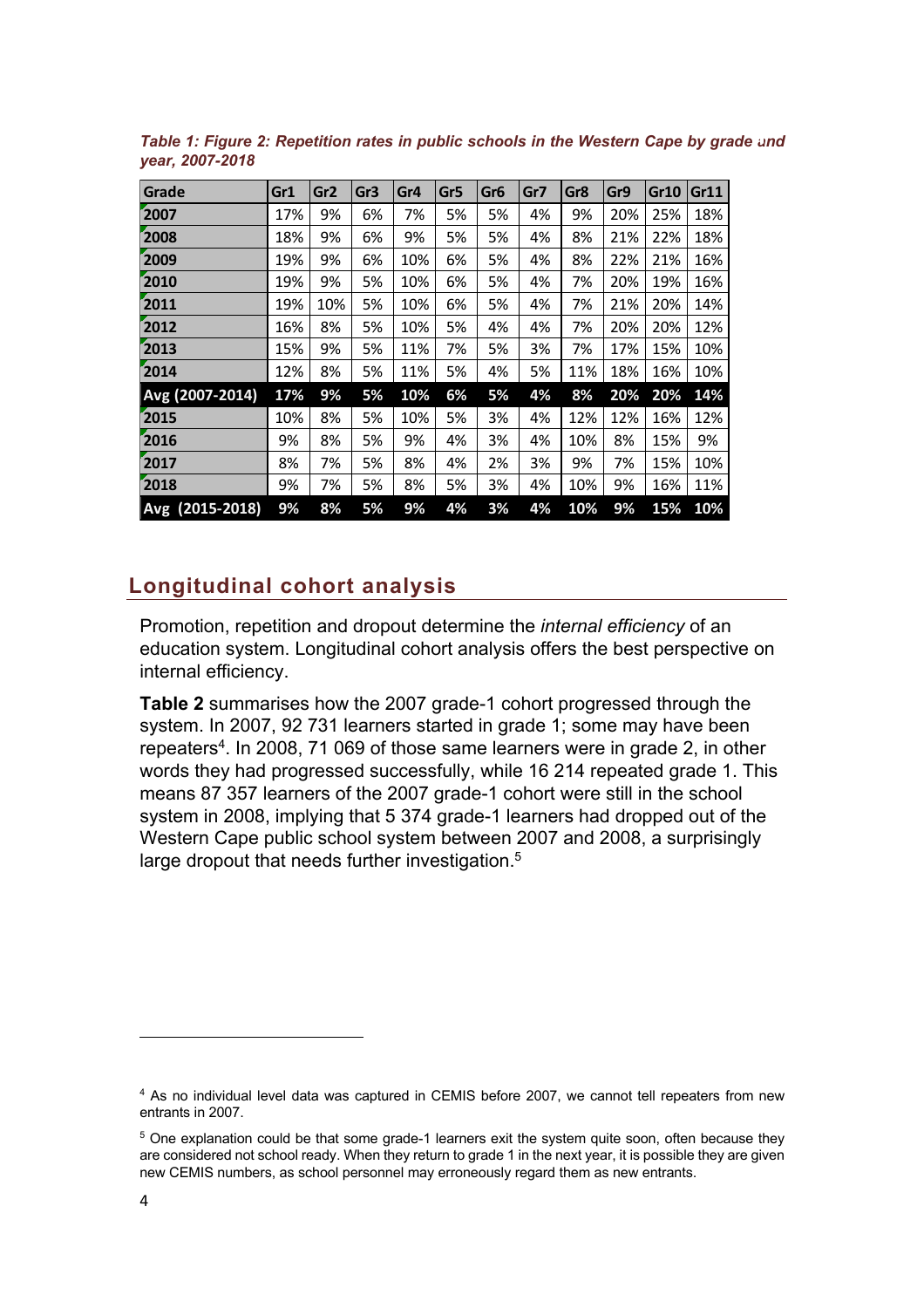| Grade                  | 2007     | 2008    | 2009    | 2010                    | 2011           | 2012     | 2013     | 2014    | 2015         | 2016    | 2017    | 2018           | 2019           |
|------------------------|----------|---------|---------|-------------------------|----------------|----------|----------|---------|--------------|---------|---------|----------------|----------------|
| Gr <sub>1</sub>        | 92731    | 16 214  | 514     | 78                      | 18             | 3        | 4        |         | $\mathbf{1}$ | 1       |         | $\overline{2}$ | ٠              |
| Gr <sub>2</sub>        | ٠        | 71 0 69 | 21749   | 1695                    | 145            | 31       | 8        | ۰       | 5            |         |         | 1              |                |
| Gr <sub>3</sub>        | ٠        | 56      | 61795   | 23 766                  | 2419           | 226      | 29       | 11      | 6            |         | 1       |                |                |
| Gr 4                   | ٠        | 6       | 74      | 56 672                  | 27846          | 7815     | 712      | 65      | 20           | 3       | 4       | 14             |                |
| Gr 5                   |          | ۰       | 4       | 62                      | 49785          | 24 5 5 9 | 9 1 8 9  | 1043    | 115          | 22      | 4       | 1              | 1              |
| Gr 6                   |          |         | 1       | 4                       | 62             | 46 259   | 23 670   | 10 0 20 | 1 1 9 8      | 125     | 19      | 4              | $\overline{2}$ |
| Gr 7                   |          |         | ۰       | $\overline{\mathbf{c}}$ | 6              | 59       | 44 058   | 21 3 48 | 10 28 1      | 2 1 8 2 | 259     | 24             | 3              |
| Gr 8                   |          |         | -       | ٠                       | $\overline{2}$ | 11       | 55       | 41 30 5 | 20 4 98      | 11019   | 3481    | 407            | 43             |
| Gr 9                   |          |         | -       | ٠                       | ٠              | 1        | 10       | 47      | 38 094       | 19 268  | 9549    | 3 1 1 7        | 365            |
| Gr 10                  |          |         | ۰       | ٠                       |                |          |          | 4       | 46           | 32 45 6 | 17833   | 10 961         | 4668           |
| Gr 11                  | ۰        | ٠       | ٠       | ٠                       | ٠              | -        | <u>.</u> | ٠       | 4            | 43      | 28822   | 13816          | 7423           |
| Gr 12                  | ٠        | ٠       | ٠       | ٠                       | ٠              |          |          |         |              | 3       | 33      | 26 133         | 10 5 69        |
| Other                  | ٠        | 12      | 94      | 202                     | 417            | 476      | 454      | 355     | 3758         | 3957    | 3497    | 2 2 9 8        | 600            |
| <b>Still in School</b> | 92731    | 87357   | 84 231  | 82 481                  | 80700          | 79 440   | 78 189   | 74 198  | 74 0 26      | 69 080  | 63 502  | 56778          | 23 674         |
| <b>Repeaters</b>       | $\Omega$ | 16 214  | 22 263  | 25 539                  | 30 4 28        | 32 634   | 33 612   | 32 487  | 32 124       | 32 621  | 31 150  | 28 347         |                |
| Dropout                | ۰        | 5374    | 3 1 2 6 | 1750                    | 1781           | 1 2 6 0  | 1 2 5 1  | 3991    | 172          | 4946    | 5 5 7 8 | 6724           |                |
| Cum. Dropout           | ۰        | 5374    | 8500    | 10 250                  | 12031          | 13 29 1  | 14 5 42  | 18533   | 18705        | 23 651  | 29 229  | 35 953         |                |

*Table 2: Progression of learners enrolled in grade 1 in 2007 for the period 2007-2019*

#### *Progression of the 2007 grade 1 cohort through primary school phase, 2007-2013*

**Table 2** shows that by 2013, 44 058 learners of the 2007 grade-1 cohort had progressed without any repetition to grade 7 (the end of primary school) and were therefore still in their appropriate grade $6$ , while there were 33 612 learners from the 2007 grade-1 cohort still in the system who had repeated at least once. Of these repeaters, 23 670 were in grade 6, i.e., one year behind, 9 189 were in grade 5 (two years behind), 712 in grade 4 (three years behind), 29 in grade 3 (four years behind), eight in grade 2 (five years behind) and four still in grade 1 (six years behind). Some of these who appear to have repeated multiple times likely reflect data errors in CEMIS, although it may in part also reflect deviations from the repetition policy, which specifies that learners should not be held back more than once in a school phase. The phases are the Foundation Phase (grades 1-3), Intermediate Phase (grades 4-6), Senior Phase (grades 7-9, thus stretching across the primary-secondary boundary), and the Further Education and Training (FET) Phase (grades 10- 12). Data errors are also responsible for the small number of observations below the table's diagonal, e.g. the 56 learners in grade 3 in 2008 who had been in grade 1 the year before, and even six learners who were recorded in grade 4 in 2008 after being recorded in grade 1 the year before.

As **Table 2** shows, 44 058 of the original grade-1 cohort in 2007, or 48%, successfully progressed to grade 7 in 2014 without repeating. The 33 612 members of the 2007 grade-1 cohort who were still in the system but had repeated at least one grade in the period 2007-14 constitute 36% of the original group. This implies that 84% of the original cohort of 2007 were still in the school system in 2013. **Table 2** shows that 14 542 learners had dropped

<sup>&</sup>lt;sup>6</sup> Unless, of course, they were already repeating Grade 1 in 2007, something impossible to determine in the absence of CEMIS data for 2006.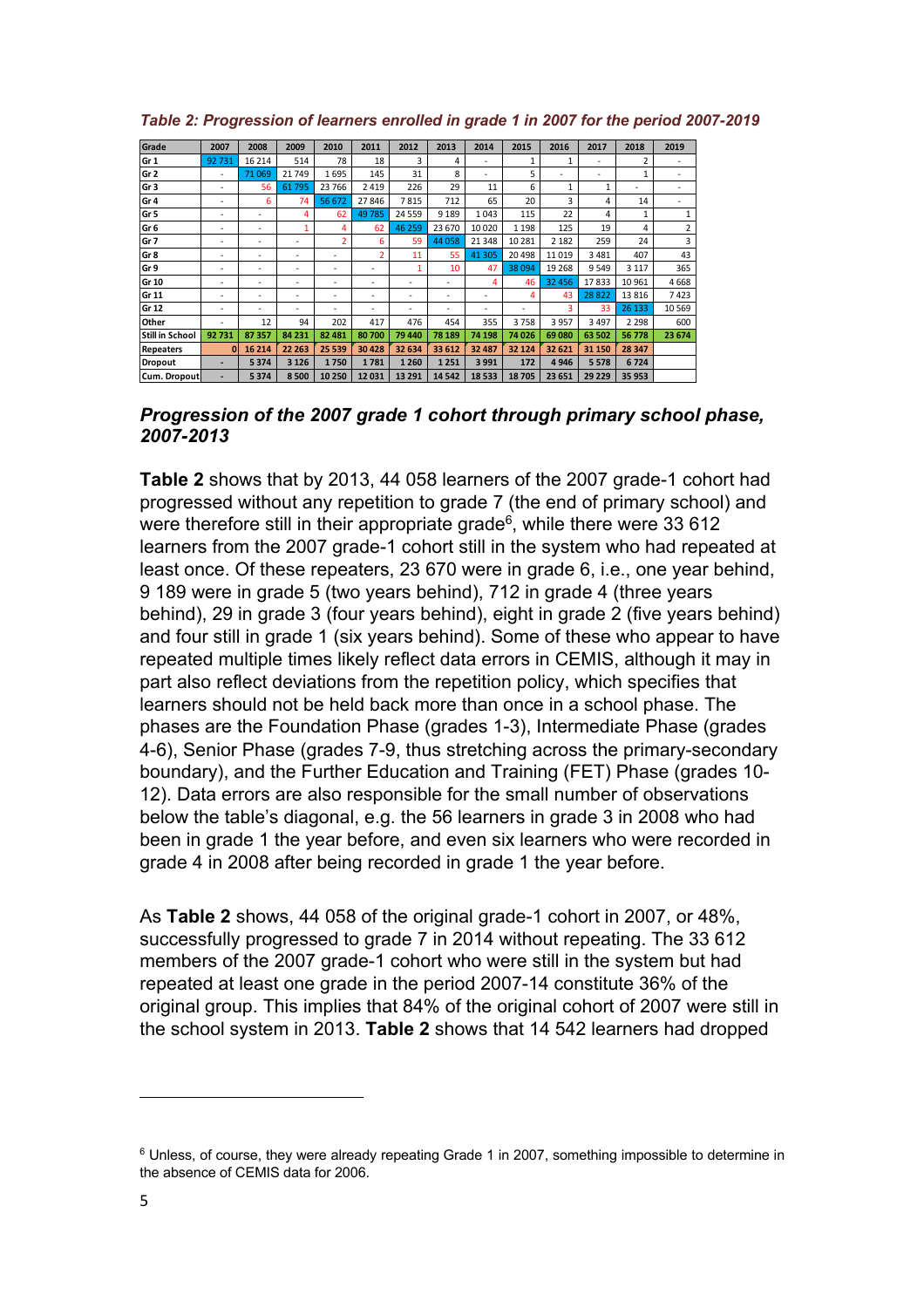out of the Western Cape public school system, or 16% – a surprisingly high 'dropout' for primary school, something that needs further investigation.7

To investigate the effect of the recent (post-2015) reductions in repetition rates, we will track two 2016 cohorts – a primary and a secondary cohort – to compare their on-track progression with that of older cohorts. This allows only a four-year window, as our CEMIS data only reaches 2019.

## *Enhanced performance and efficiency improvement in the primary phase*

Of the 92 731 learners in the 2007 grade-1 cohort, 16 214 (17%) repeated once or more in the following four years, while only 10 395 (9%) of the 2016 grade-1 cohort repeated. Of the 2007 cohort, only 56 672 (61%) had progressed to grade 4 without any repetition, while 81 535 (72%) of the 2016 grade-1 cohort progressed to grade 4 by 2019 – a significant improvement in internal efficiency. The greater on-track grade progression in **Figure 3** is a good indicator of system improvement.



*Figure 3: On track progression for the 2007 and 2016 Grade 1 cohorts*

## *Progression of the 2007 grade-1 cohort through secondary school phase, 2014-2019*

As **Table 2** shows, 41 305 or 45% of the original grade-1 cohort in 2007 successfully progressed to grade 8 (the start of secondary school) in 2014 without ever repeating. The 32 487 learners of that cohort who were still in the system but had repeated once or more constituted 35%. This implies that 80% of the 2007 cohort were still in the school system in 2014. On the other hand, 18 533 or 20% had dropped out of the Western Cape public school system - a surprisingly high proportion, though it needs to be re-emphasised that some of this may not be related to dropping out of school. Learners may have moved to another province or enrolled in independent (private) schools.

Looking at the full 12-year period, only 26 133 or 28% of the 2007 grade-1 cohort were on track in 2018 and had progressed appropriately to grade 12. In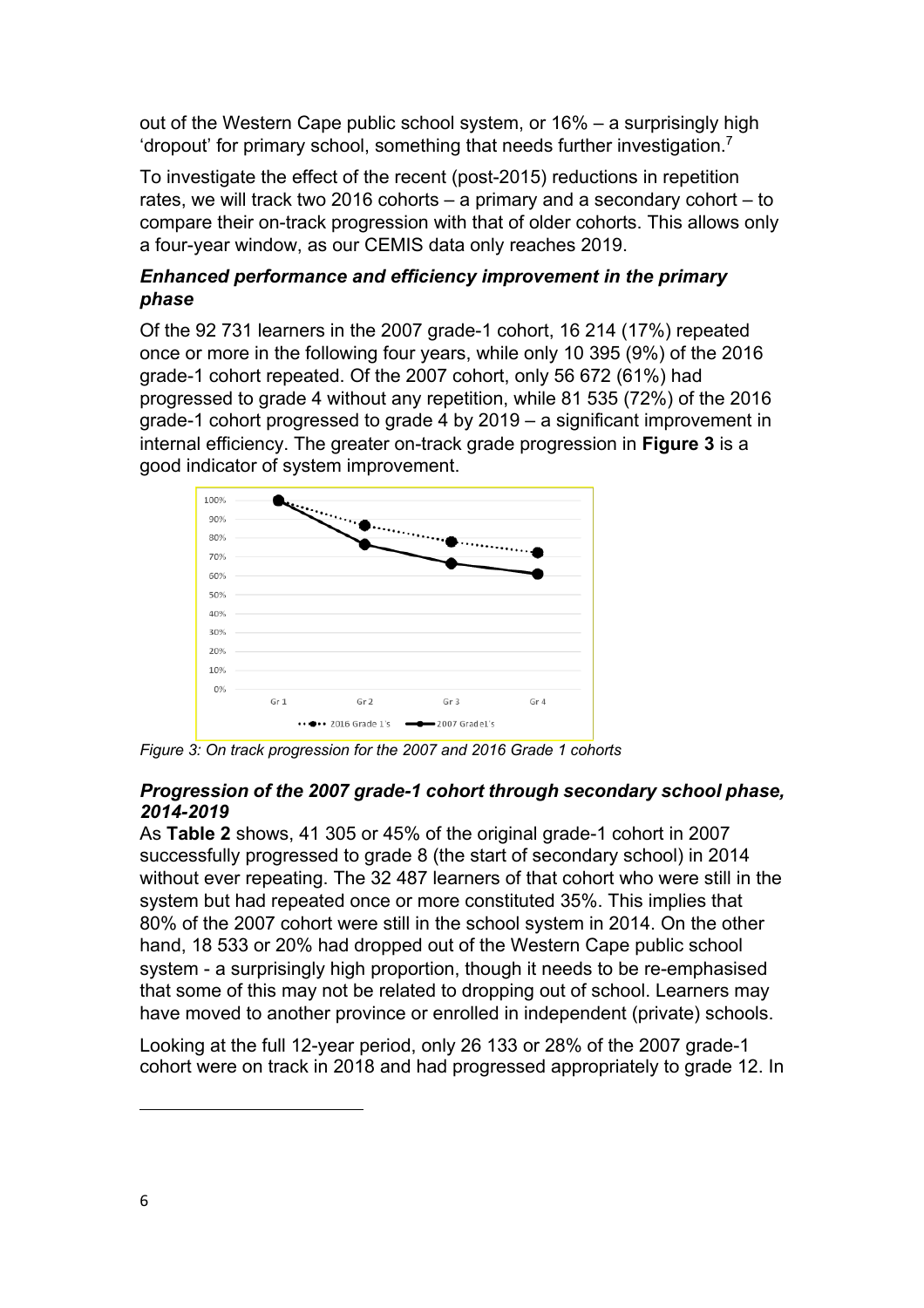2018, 28 347 or 31% of this cohort who had repeated at least once were still in the system: 13 816 in grade 11, i.e. one year behind, 10 961 in grade 10, i.e. two years behind, and the rest three or more years behind. But of the original 2007 grade-1 cohort, a total of 35 953, or 39%, had dropped out of public schools in the province.

**Table 2** also shows that in 2019, one year after the usual 12 years that it takes to reach grade 12, 23 674 (26%) of the original 2007 cohort were still in public schools, of which 10 569 were in grade 12 (implying they reached matric one year late).

#### *Enhanced performance and improvement in the secondary phase*

**Table 1** shows a significant decrease in repetition rates after 2015, including grade-9 learners. We further investigated flow-through rates of grade-9 learners to determine the impact and consequence of these lower repetition rates by comparing flow-through patterns of the 2010 grade-9<sup>8</sup> cohort with the 2016 grade-9 cohort.

Three years after they were observed in grade 9, i.e. in 2013, 16 920 (20%) of the earlier cohort were still in school but had repeated at least once; in contrast, only 6 300 (8%) of the more recent grade-9 cohort had repeated before 2019. Of the earlier cohort, 34 237 (40%) had progressed to grade 12 in three years without repetition, while a much higher proportion (41 445, or 54%) of the more recent cohort had done so. **Figure 4** shows the extent to which on-track progression has improved. One key question that our study cannot answer definitively is: "*Was the improvement because weaker students were allowed to flow through the system by reducing promotion requirements, or was it the result of the overall improvement of the system?*" Discussions with officials point to targeted interventions to improve progression. Moreover, this happened without the Western Cape's performance declining in the matric examinations or in the annual provincial Systemic Tests. There was also no deterioration in performance in two important recent international assessments: PIRLS, which tested grade-4 learners on reading and literacy, and TIMSS, which tested Science in grade 9 and Mathematics in grades 5 and 9.

<sup>&</sup>lt;sup>8</sup> This earlier cohort would have been the grade-1 cohort of 2004, and could not be tracked through primary school, as the CEMIS data only dates from 2007.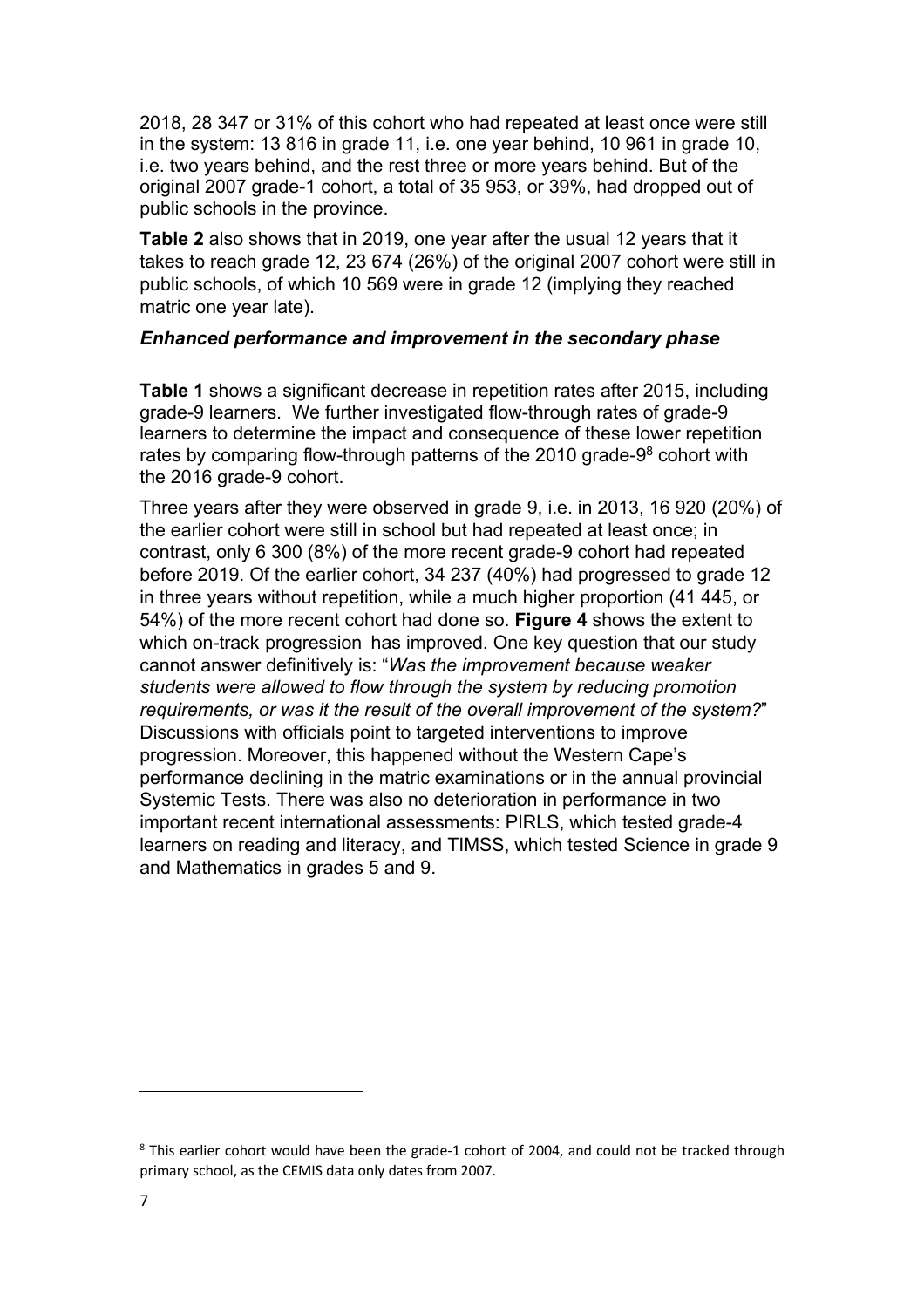

Figure 4: On track progression for the 2010 and 2016 Grade 9 cohorts

### *The knock-on effects of grade repetition*

Longitudinal data makes it possible to track individuals through the system because each learner has a history, whereas the more commonly available EMIS9 data based on an annual school survey does not allow such disaggregation. With longitudinal data we can investigate the effect of past repetition. To do this, we compared the progression of grade-9 learners who were on track in 2016 (the 2007 grade-1 cohort shown in **Table 2**) with other learners in grade 9 in 2016 who had repeated at least once. Of those on track in grade 9, 69% reached matric three years later, while only 36% of those who had already fallen behind by grade 9 did. Moreover, of the latter group, another 34% had already dropped out by 2019.

Grade repetition thus appears to be a precursor to dropping out early for most children who fall one or more years behind their cohort. We tracked learners for the full education cycle (12 years) who repeated once or were one year behind in grade 1, grade 4 and grade 9. Of those learners who fell one year behind in grade 1, 60% had dropped out by 2019; of those who were one year behind in grade 4, 57% had dropped out; and of those who were one year behind in grade 9, 34% had dropped out before reaching grade 12. It is thus evident that repetition, even in earlier grades, seems to be an early warning signal for school dropout in secondary grades.

These findings have important implications for policy. Sabates, Hossain and Lewin (2010) identified grade repetition among the predictors for dropping out: "(*G)rade repetition, after a few years of primary school, may give schools a clear indication for targeting resources towards children who are at risk, in particular if these children are much older than the rest of their classmates*".

<sup>&</sup>lt;sup>9</sup> Education Management Information System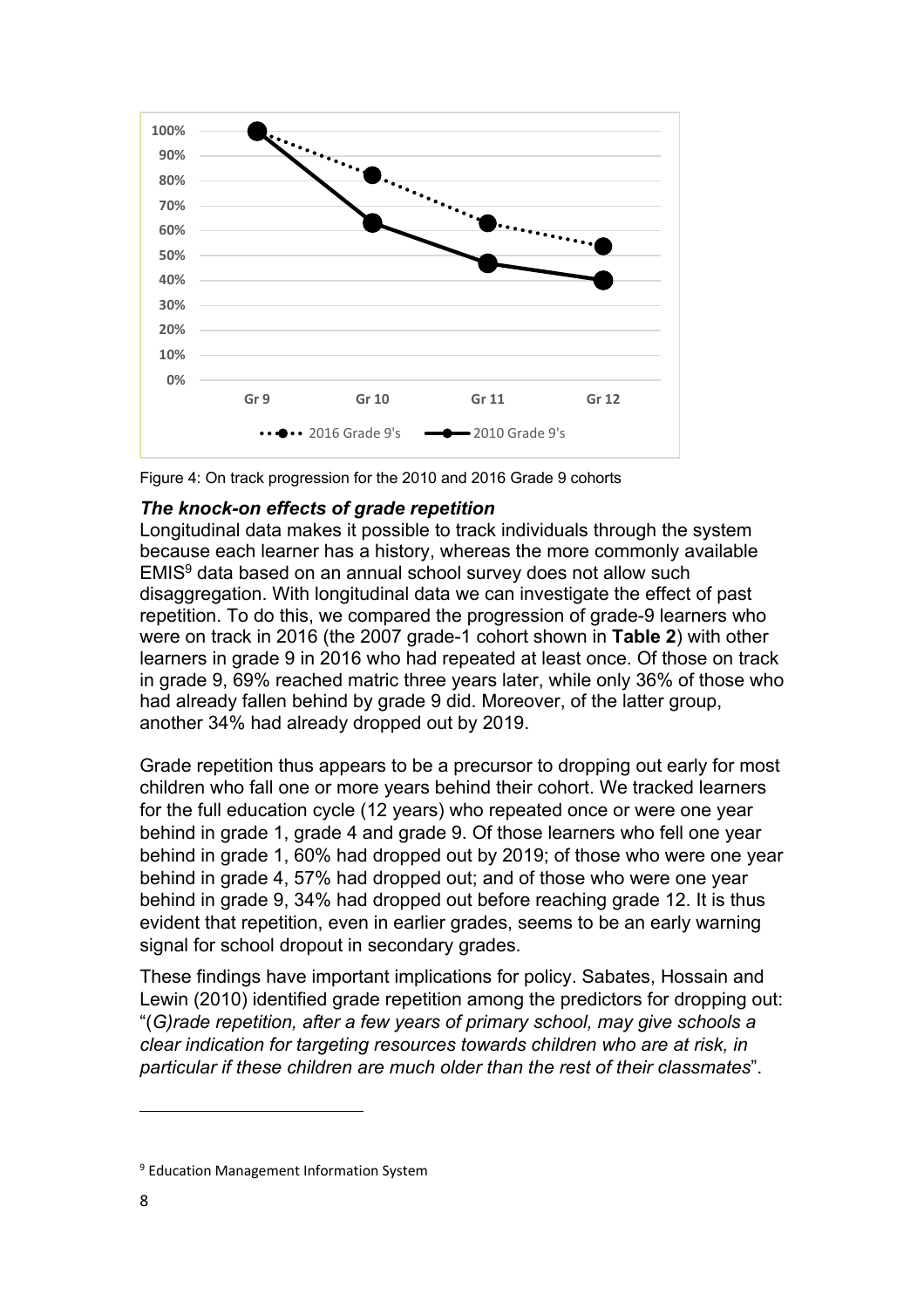They recommend that schools should identify these children and implement efforts to prevent them leaving the education system.

An earlier investigation on learner retention in the South African schooling system showed that "*grade repetition has been identified as the single most powerful predictor of dropping-out. Studies conducted internationally have revealed that learners who have repeated a grade in their schooling career are most likely to drop out of school*". 10

# **Conclusions**

This longitudinal data analysis of learner flows through the Western Cape public education system has highlighted important issues. A clear message is that grade repetition is a precursor to dropping out of school without completing matric. This needs further attention from policy makers. The Western Cape experience is a useful example for other provinces that less strict repetition policy need not necessarily compromise quality as measured by performance on cognitive tests, matriculation exams, or international assessments.

Targeted interventions are necessary to improve quality of learning. Longitudinal data provides evidence that can assist policy makers in deciding where to target such interventions. Where repetition does occur, such data could also assist in identifying learners who need remediation to prevent the vicious cycle of high rates of repetition leading to slow progression and large dropout.

## **References:**

- Department of Education, Ministerial Committee on Learner Retention. 2008. *Report of the Ministerial Committee on Learner Retention in the South African Schooling System.* Pretoria: Department of Education.
- Sabates, R., A. Hossain & K. Lewin. 2010. *School drop out in Bangladesh: New insights from longitudinal evidence.* CREATE Pathways to Access. Research Monograph No 49. University of Sussex: Brighton.
- Van der Berg, Servaas, Chris van Wyk & Rebecca Selkirk. 2020. *Schools in the time of COVID-19: Possible implications for enrolment, repetition and dropout.*  Stellenbosch Working Paper 20/2020. Department of Economics: Stellenbosch.
- Van der Berg, Servaas, Gabrielle Wills, Rebecca Selkirk, Charles Adams, Chris van Wyk. 2019. *The cost of repetition in South Africa.* Stellenbosch Working Paper 13/2019. Department of Economics: Stellenbosch.

<sup>10</sup> Department of Education, 2008